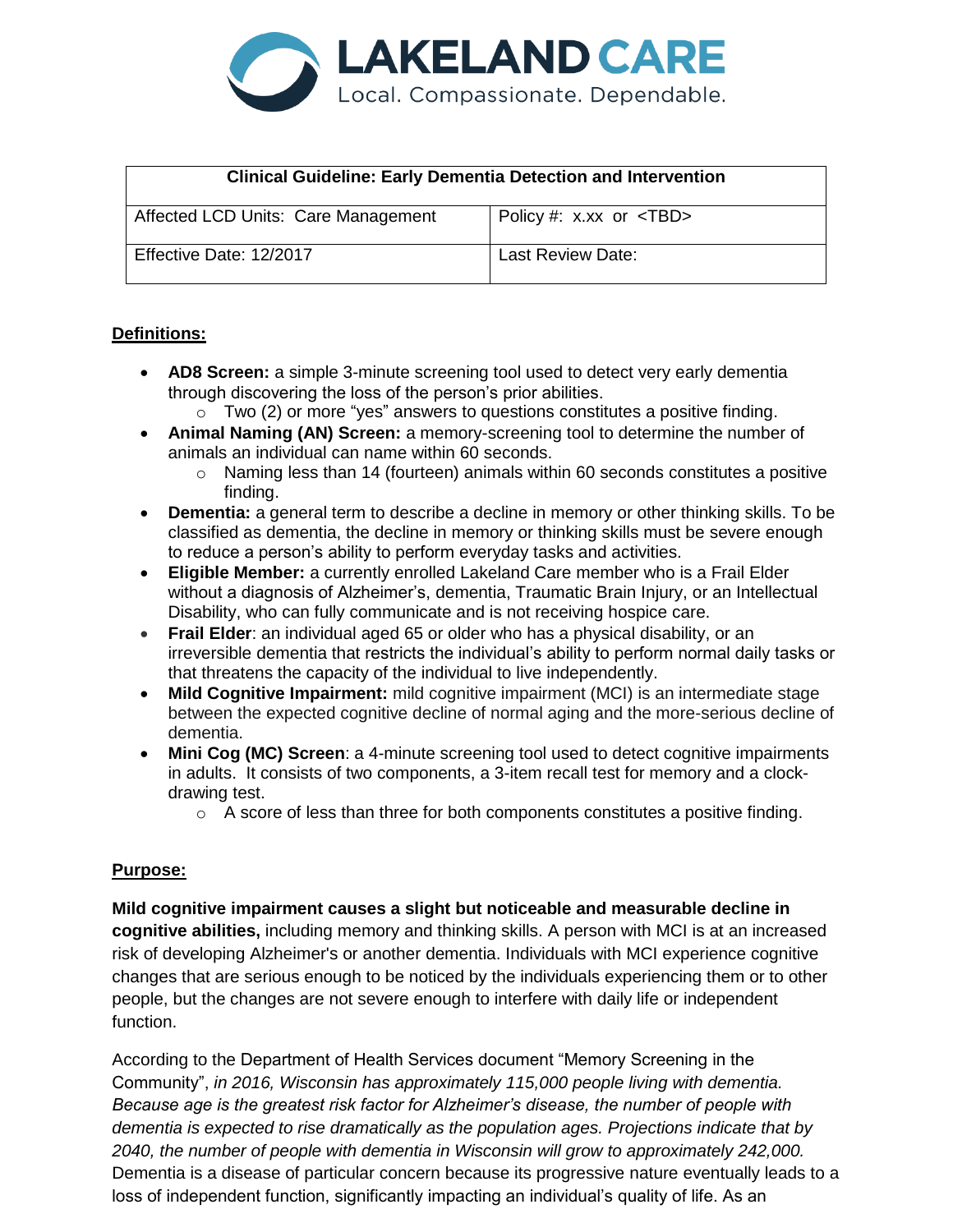individual's ability to function independently declines, the cost of care is likely to increase. Estimates of current dementia costs in the United States vary from \$150 billion to over \$200 billion annually.

Early dementia detection screening helps identify changes in an individual that may be signs of the onset of dementia, Alzheimer's, or other cognitive impairments. Early intervention for dementia can be effective in improving cognitive function, improving quality of life, and delaying institutionalization. Early intervention also provides an opportunity to educate members, caregivers and families related to the progression of the disease and allows for future planning.

The Early Dementia Detection and Intervention Clinical Guideline serves as a guide to Screening Staff for initiating early dementia detection screening in an effort to identify potential cognitive impairments of members. Furthermore, this Clinical Guideline will guide Interdisciplinary Team (IDT) staff practice in supporting members with potential cognitive impairment to obtain an accurate diagnosis and initiate interventions timely. Delaying complications of cognitive impairment will result in the member achieving optimal health and wellness.

# **Scope:**

All eligible Lakeland Care (LC) members as defined in this guideline.

## **Goal:**

- 90% of eligible members will participate in all applicable dementia screens.
- 75% of eligible members who participated in all applicable dementia screens and who had positive findings on the AN or Mini Cog will consent to a physician referral.
- 75% of eligible members who had positive findings on the AN or Mini Cog will implement a strategy/intervention aimed at reducing dementia related risk.

## **Risk Factors for Dementia:**

- Age 65 and older
- Family history of dementia or Alzheimer's disease
- Genetic mutations
- Latino and/or African American ethnicity
- History of head injuries
- History of stroke
- Overweight or obesity in middle adulthood
- Modifiable Risk Factors
	- o Heavy alcohol consumption
	- o Atherosclerosis
	- o High or low blood pressure
	- o High levels of low-density lipoprotein (LDL) cholesterol
	- o Late-life depression
	- o Diabetes
	- o High estrogen levels
	- o High homocysteine blood levels
	- o Smoking

## **Strategies to Reduce Dementia-Related Risk**

Mental and physical health should be evaluated upon identification of a cognitive decline.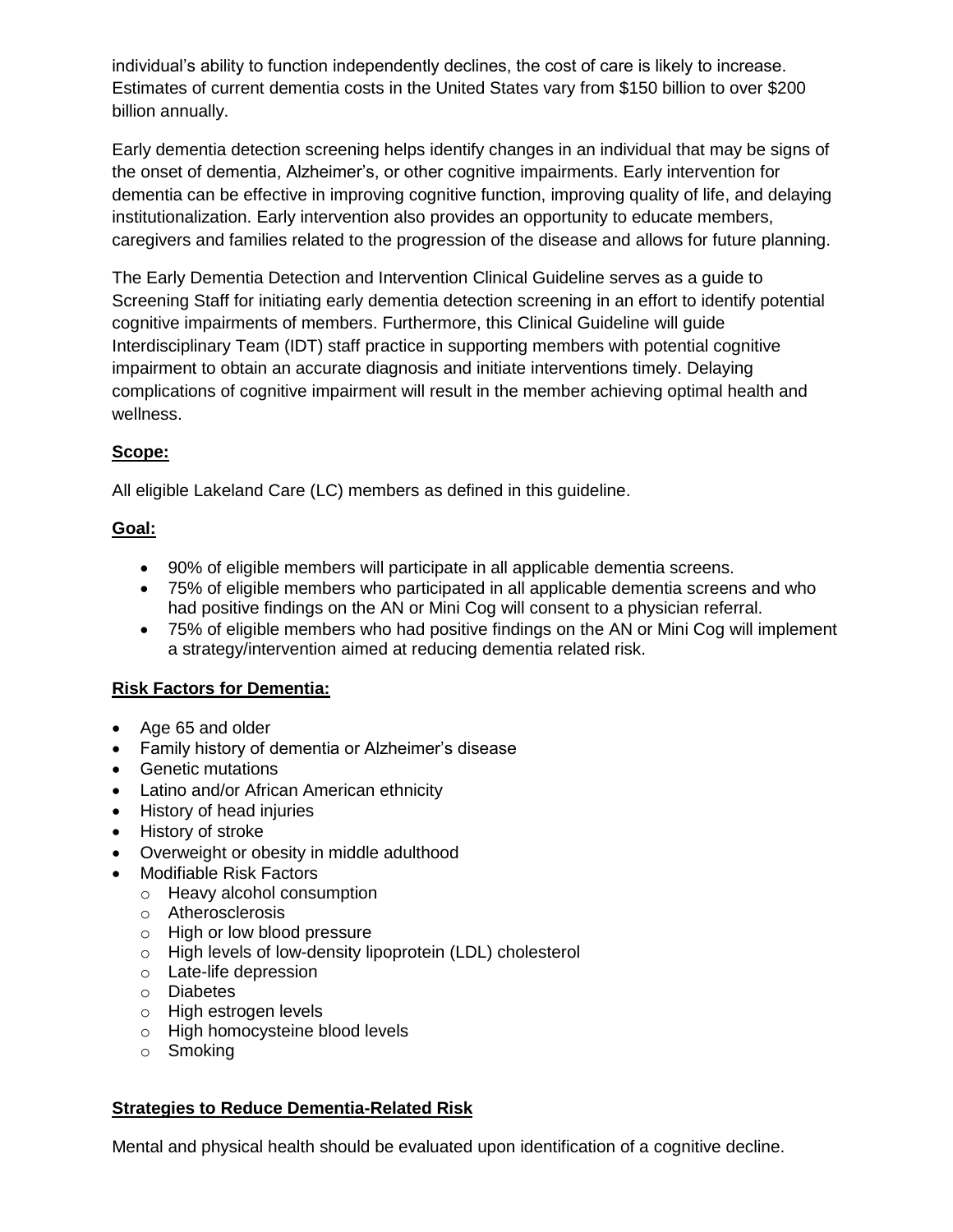- Improve Physical Health/Mental Health
	- o Manage chronic physical and mental health conditions by following medical advice
	- o Aim for achieving an ideal body weight
	- o Consume a balanced diet and follow dietary recommendations
	- o Engage in regular physical activity as recommended by the member's primary care provider
	- o Reduce or eliminate alcohol consumption
	- o Consider smoking cessation and do not start smoking
	- o Get ample sleep at night; ideally 8 hours per night
	- o Manage stress
- Increase Social Engagement
	- o Expand social networks
	- o Consider increasing community involvement
- Increase Mental Stimulation
	- $\circ$  Keep the mind active by learning something new, practicing memorization and playing games or completing puzzles, etc.

#### **Strategies to Promote Maintenance of Support Networks**

- Reference the Health Promotion Guideline: Caregiver Strain Screen and Support (S:\All [Staff\CM Processes\Prevention Education Wellness\Prevention & Promotion](file://///lcdfnp02.lakelandcareinc.com/Groups/All%20Staff/CM%20Processes/Prevention%20Education%20Wellness/Prevention%20&%20Promotion%20Guidelines/Health%20Promotion%20Guideline%20-%20Caregiver%20Strain%20Screen%20and%20Support.docx)  Guidelines\Health Promotion Guideline - [Caregiver Strain Screen and Support.docx\)](file://///lcdfnp02.lakelandcareinc.com/Groups/All%20Staff/CM%20Processes/Prevention%20Education%20Wellness/Prevention%20&%20Promotion%20Guidelines/Health%20Promotion%20Guideline%20-%20Caregiver%20Strain%20Screen%20and%20Support.docx)
- Develop back up plans for all natural and Self-Directed supports. Ensure that all supports listed on the backup plan are fully aware of the member's current needs, able to meet the member's needs, and willing to assist on a short-term basis and/or on short notice. Consider discussing the back-up caregiver's willingness to support the member on a long-term basis.
- Consider use of community resources to support individuals who have dementia and their support networks:
	- o Local clinics, hospitals, Aging and Disability Resource Centers, and advocacy/support agencies may offer dementia resources to assist with member specific situations.

#### **Future Planning**

- Plan for the future while considering legal, financial and member outcomes
	- o Consider developing advance directives.
	- $\circ$  Learn what is important to the member; this will be valuable in the care planning process as the member's cognitive abilities decline.
- Plan for the current and future safety risks
	- o Assess for the following common secondary dementia-related risks and implement necessary proactive safety measures to mitigate identified risk:
		- **•** Wandering
		- Home safety
		- **Medication Management**
		- **-** Driving
		- **ADL/IADLs limitations**
	- $\circ$  Develop safety and positive support plans as warranted. Engage supports who are able to share details about who the member was and how they became who they are today. Pay attention to the small details, this may be valuable for future care planning.

#### **Early Dementia Detection Process**

The process below identifies the steps taken by LC Screeners to support eligible members in the early detection of dementia.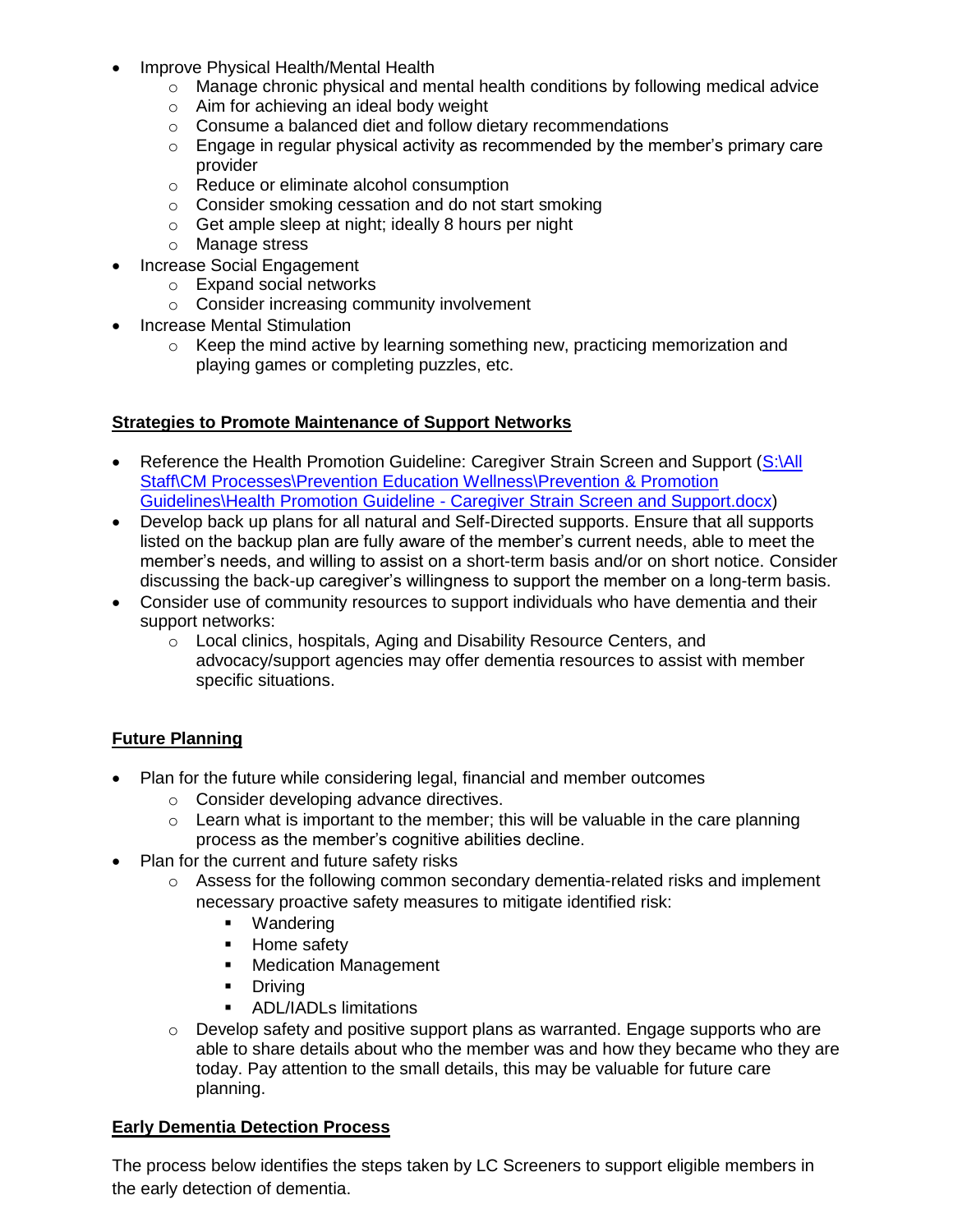#### **For Eligible Members:**

- 1. Screeners will conduct the member's Long Term Care Functional Screen (LTCFS) prior to completing early dementia detection screens.
	- a. Screeners will identify appropriate eligible members who have not completed any of LC's early dementia detection screens within the past six (6) months.
- 2. Upon completion of the member's LTCFS, Screeners will provide eligible members education on the benefits of early dementia detection screening utilizing LC's document titled Member Education on Dementia and Early Dementia Detection Screening: Talking Points [\(S:\All Staff\CM Processes\Prevention Education Wellness\Clinical](file://///lcdfnp02.lakelandcareinc.com/Groups/All%20Staff/CM%20Processes/Prevention%20Education%20Wellness/Clinical%20Guidelines/Clinical%20Guideline%20-%20Dementia%20Early%20Detection%20&%20Intervention/Member%20Education%20on%20Dementia%20and%20Early%20Dementia%20Detection%20Screening%20Talking%20Points.docx)  Guidelines\Clinical Guideline - [Dementia Early Detection & Intervention\Member Education](file://///lcdfnp02.lakelandcareinc.com/Groups/All%20Staff/CM%20Processes/Prevention%20Education%20Wellness/Clinical%20Guidelines/Clinical%20Guideline%20-%20Dementia%20Early%20Detection%20&%20Intervention/Member%20Education%20on%20Dementia%20and%20Early%20Dementia%20Detection%20Screening%20Talking%20Points.docx)  [on Dementia and Early Dementia Detection Screening Talking Points.docx\)](file://///lcdfnp02.lakelandcareinc.com/Groups/All%20Staff/CM%20Processes/Prevention%20Education%20Wellness/Clinical%20Guidelines/Clinical%20Guideline%20-%20Dementia%20Early%20Detection%20&%20Intervention/Member%20Education%20on%20Dementia%20and%20Early%20Dementia%20Detection%20Screening%20Talking%20Points.docx)
- 3. Screeners will request permission from the eligible member or legal representative to conduct the early dementia detection screens.
	- a. If the member or legal representative declines to have any or all early dementia detection screens completed, Screeners will seek to understand and make note of their reasoning for the refusal.
- 4. Once permission has been granted to conduct the early dementia detection screens, Screeners will administer the AD8. Screeners will score the AD8 immediately following administration. Screeners will share AD8 results with the member.
- 5. If the AD8 shows positive findings, Screeners will administer the AN and MC Screens. Screeners will finalize the result of the AN and MC Screen after the visit with the member.
- 6. Screeners will advise the member that their assigned IDT staff will inform them of the specific AN and MC Screen results in a follow up contact.
- 7. Within five (5) calendar days of the early dementia detection screens being completed, Screeners will share the results with IDT staff:
	- a. Screeners will scan each document individually, which will automatically save the documents into the scanning folder. Administrative Service Associates will attach the documents to the member record.
	- b. Screeners will also email IDT staff a scanned copy of each early dementia detection screen conducted with the member.

## **Documentation:**

- 1. Screeners will update the MIDAS Dementia Worksheet for all LC members.
	- a. For eligible members, Screeners will update the MIDAS Dementia Worksheet within five (5) calendar days of conducting the AD8, AN, and MC Screen.
		- i. If the member declines the early dementia detection screens, Screeners will document the member's reason for declining in the MIDAS Dementia Worksheet.
	- b. For non-eligible members, Screeners will update the MIDAS Dementia Worksheet identifying the reason the member is exempt from early dementia detection screening within fifteen (15) calendar days of conducting the member's LTCFS.
- 2. For all eligible members, completion of the early dementia detection screens will be documented within case notes.

## **Early Dementia Intervention Process**

The process below identifies the Care Management responsibilities to support eligible members subsequent to LC's early dementia detection screening activities.

## **For members who decline any of the applicable early dementia detection screens:**

- 1. At the next face-to-face visit with the member/Legal Representative, the CM will:
	- a. Provide education on the benefits of early intervention and prevention utilizing LC document titled Member Education on Prevention and Early Intervention to Reduce Dementia-Related Risk: Talking Points [\(S:\All Staff\CM Processes\Prevention](file://///lcdfnp02.lakelandcareinc.com/Groups/All%20Staff/CM%20Processes/Prevention%20Education%20Wellness/Clinical%20Guidelines/Clinical%20Guideline%20-%20Dementia%20Early%20Detection%20&%20Intervention/Member%20Education%20on%20Prevention%20and%20Early%20Intervention%20Talking%20Points.docx)  [Education Wellness\Clinical Guidelines\Clinical Guideline -](file://///lcdfnp02.lakelandcareinc.com/Groups/All%20Staff/CM%20Processes/Prevention%20Education%20Wellness/Clinical%20Guidelines/Clinical%20Guideline%20-%20Dementia%20Early%20Detection%20&%20Intervention/Member%20Education%20on%20Prevention%20and%20Early%20Intervention%20Talking%20Points.docx) Dementia Early Detection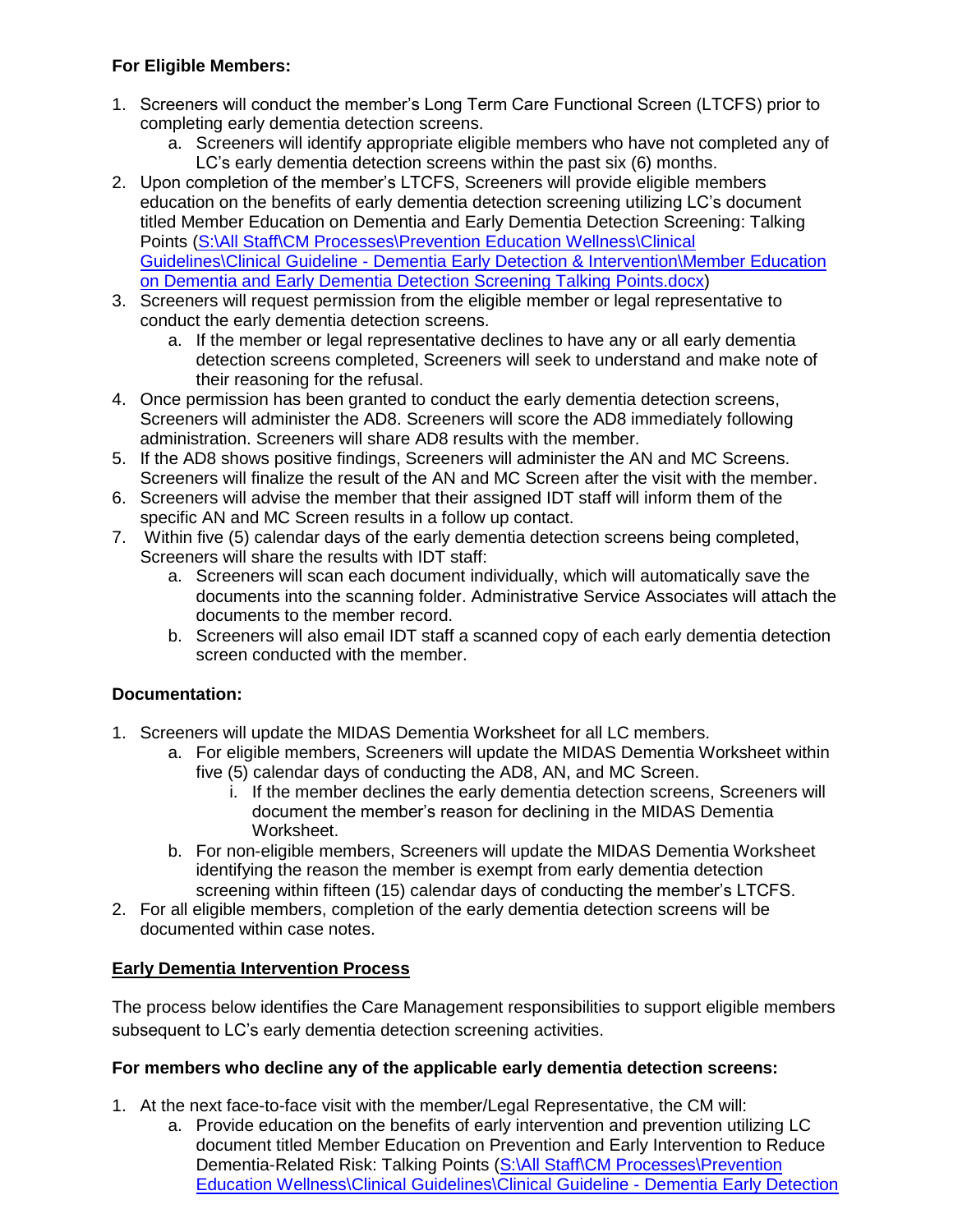[& Intervention\Member Education on Prevention and Early Intervention Talking](file://///lcdfnp02.lakelandcareinc.com/Groups/All%20Staff/CM%20Processes/Prevention%20Education%20Wellness/Clinical%20Guidelines/Clinical%20Guideline%20-%20Dementia%20Early%20Detection%20&%20Intervention/Member%20Education%20on%20Prevention%20and%20Early%20Intervention%20Talking%20Points.docx)  [Points.docx\)](file://///lcdfnp02.lakelandcareinc.com/Groups/All%20Staff/CM%20Processes/Prevention%20Education%20Wellness/Clinical%20Guidelines/Clinical%20Guideline%20-%20Dementia%20Early%20Detection%20&%20Intervention/Member%20Education%20on%20Prevention%20and%20Early%20Intervention%20Talking%20Points.docx) .

- i. If the member/Legal Representative requests early dementia detection screening from the CM, the member will be referred to their primary care provider for screening.
- b. Encourage the member to address their modifiable risk factors by incorporating the prevention strategies identified in the section titled "Strategies to Reduce Dementia Related Risk".
- 2. The CM will continue to assess the member for early symptoms of dementia on an ongoing basis.

# **For members who have no positive findings on the AN or the MC Screen:**

- 1. Within five (5) calendar days of being notified of the results by the Screener, the CM will contact the member/Legal Representative to inform them of the results of the AN and MC Screen.
- 2. At the next face-to face visit, the CM will encourage the member to address their modifiable risk factors by incorporating the prevention strategies identified in the section titled "Strategies to Reduce Dementia-Related Risk" on an ongoing basis.
- 3. The CM will continue to assess the member for early symptoms of dementia on an ongoing basis.

# **For members who have positive findings on either the AN or MC Screens:**

- 1. Within five (5) calendar days of being notified of the results by the Screener, the CM will contact the member/Legal Representative to inform them of the results of the AN and MC Screen.
- 2. The CM will conduct a face-to-face visit with the member within 30 days of screen completion. During this visit, the CM will:
	- a. Discuss positive early dementia detection screen results.
	- b. Re-assess the member's situation.
	- c. Mitigate any potential imminent health and safety risks that may be present.
	- d. Educate the member and their supports regarding the difference between dementia and MCI and the benefits of early intervention and prevention utilizing LC's document titled Member Education on Prevention and Early Intervention to Reduce Dementia Related Risk Talking Points (S:\All Staff\CM Processes\Prevention Education [Wellness\Clinical Guidelines\Clinical Guideline -](file://///lcdfnp02.lakelandcareinc.com/Groups/All%20Staff/CM%20Processes/Prevention%20Education%20Wellness/Clinical%20Guidelines/Clinical%20Guideline%20-%20Dementia%20Early%20Detection%20&%20Intervention/Member%20Education%20on%20Prevention%20and%20Early%20Intervention%20Talking%20Points.docx) Dementia Early Detection & [Intervention\Member Education on Prevention and Early Intervention Talking](file://///lcdfnp02.lakelandcareinc.com/Groups/All%20Staff/CM%20Processes/Prevention%20Education%20Wellness/Clinical%20Guidelines/Clinical%20Guideline%20-%20Dementia%20Early%20Detection%20&%20Intervention/Member%20Education%20on%20Prevention%20and%20Early%20Intervention%20Talking%20Points.docx)  [Points.docx\)](file://///lcdfnp02.lakelandcareinc.com/Groups/All%20Staff/CM%20Processes/Prevention%20Education%20Wellness/Clinical%20Guidelines/Clinical%20Guideline%20-%20Dementia%20Early%20Detection%20&%20Intervention/Member%20Education%20on%20Prevention%20and%20Early%20Intervention%20Talking%20Points.docx).
	- e. Together with the member, select at least one intervention from one of the following categories:
		- **Strategies to reduce dementia related risk**
		- **EXECUTE:** Strategies to promote maintenance of support networks
		- **Future planning**
	- f. Obtain the member/Legal Representative's consent to release screen and assessment findings and encourage primary care provider follow up related to the screen results and assessment findings.
- 3. The CM will fax the screen results and assessment findings to the member's primary care provider.
	- a. The CM will utilize LC's Dementia Screening Fax Template (S:\All Staff\CM [Processes\Prevention Education Wellness\Clinical Guidelines\Clinical Guideline -](file://///lcdfnp02.lakelandcareinc.com/Groups/All%20Staff/CM%20Processes/Prevention%20Education%20Wellness/Clinical%20Guidelines/Clinical%20Guideline%20-%20Dementia%20Early%20Detection%20&%20Intervention/Dementia%20Screening%20Fax%20Template.docx) [Dementia Early Detection & Intervention\Dementia Screening Fax Template.docx\)](file://///lcdfnp02.lakelandcareinc.com/Groups/All%20Staff/CM%20Processes/Prevention%20Education%20Wellness/Clinical%20Guidelines/Clinical%20Guideline%20-%20Dementia%20Early%20Detection%20&%20Intervention/Dementia%20Screening%20Fax%20Template.docx) and include their assessment findings.
	- b. The CM will attach the completed screening tools to the fax.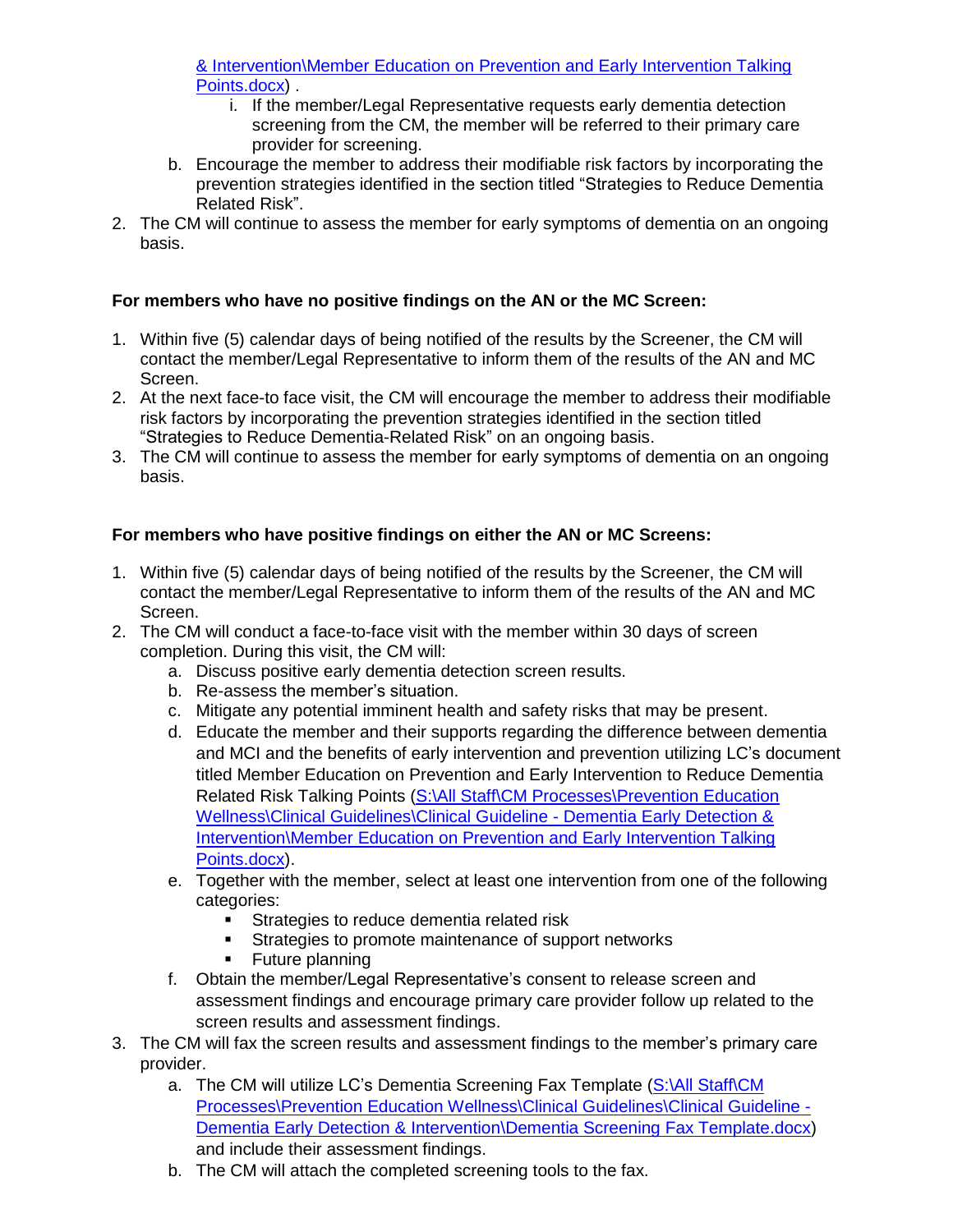- If the primary care provider does not respond to the fax within two weeks, the CM will consult with the RNCM to determine who will initiate a second follow up with the member's primary care provider.
- c. Upon response from the primary care provider, the IDT staff will determine which discipline will collaborate with the primary care provider. The IDT staff will coordinate any follow up care based on the medical evaluation and recommendations. The IDT staff will facilitate communication between all treating physicians.
- 4. On an ongoing basis the CM will:
	- a. Assess, engage, and support the member and the member's caregiver support network.
	- b. Monitor for progression of signs and symptoms of dementia.
	- c. Evaluate the care plan for effectiveness of all interventions.

#### **Documentation:**

All actions taken by the IDT staff must be documented in accordance with the applicable policies, procedures and best practices.

- 1. Update assessment findings and associated risks within applicable MIDAS Assessment Worksheets.
- 2. Document interventions related to reducing dementia-related risk and supporting the member's support network within the MIDAS Dementia Worksheet.
- 3. The MCP must reflect associated risks and interventions to mitigate risks related to dementia.
- 4. Document associated care coordination within case notes.

#### **Measurement of Use and Effectiveness of the Guideline:**

 Use and effectiveness of the Early Dementia Detection and Intervention Clinical Guideline will be evaluated by meeting the goals established within this guideline.

## **References:**

These resources were utilized in the development of this guideline.

Alzheimer's Association Web Links Retrieved from: [http://alz.org/alzheimers\\_disease\\_web\\_links.asp](http://alz.org/alzheimers_disease_web_links.asp)

Alzheimer's disease (2015). *Alzheimer's Association.* Retrieved from [http://www.alz.org/alzheimers\\_disease\\_1973.asp](http://www.alz.org/alzheimers_disease_1973.asp)

Brain Exercises and Dementia. Retrieved from: <http://www.webmd.com/alzheimers/guide/preventing-dementia-brain-exercises#1>

Dementia Care System Redesign (2015). *Wisconsin Department of Health Services.* Retrieved from<https://www.dhs.wisconsin.gov/dementia/index.htm>

Dementia (2014). Retrieved from

<http://www.mayoclinic.org/diseases-conditions/dementia/basics/risk-factors/con-20034399>

Ellis, M. E., (2013) Disease Progression: The 5 Stages of Dementia. Retrieved from <http://www.healthline.com/health/dementia/stages#Stage59>

Ellis, M.E., (2013). Old Age or Something Else? 10 Early Signs of Dementia. Retrieved from <http://www.healthline.com/health/dementia/early-warning-signs#Adaptation2>

Family Caregiver Support (2010). *Greater Wisconsin Agency on Aging Resources, Inc.*  Retrieved from